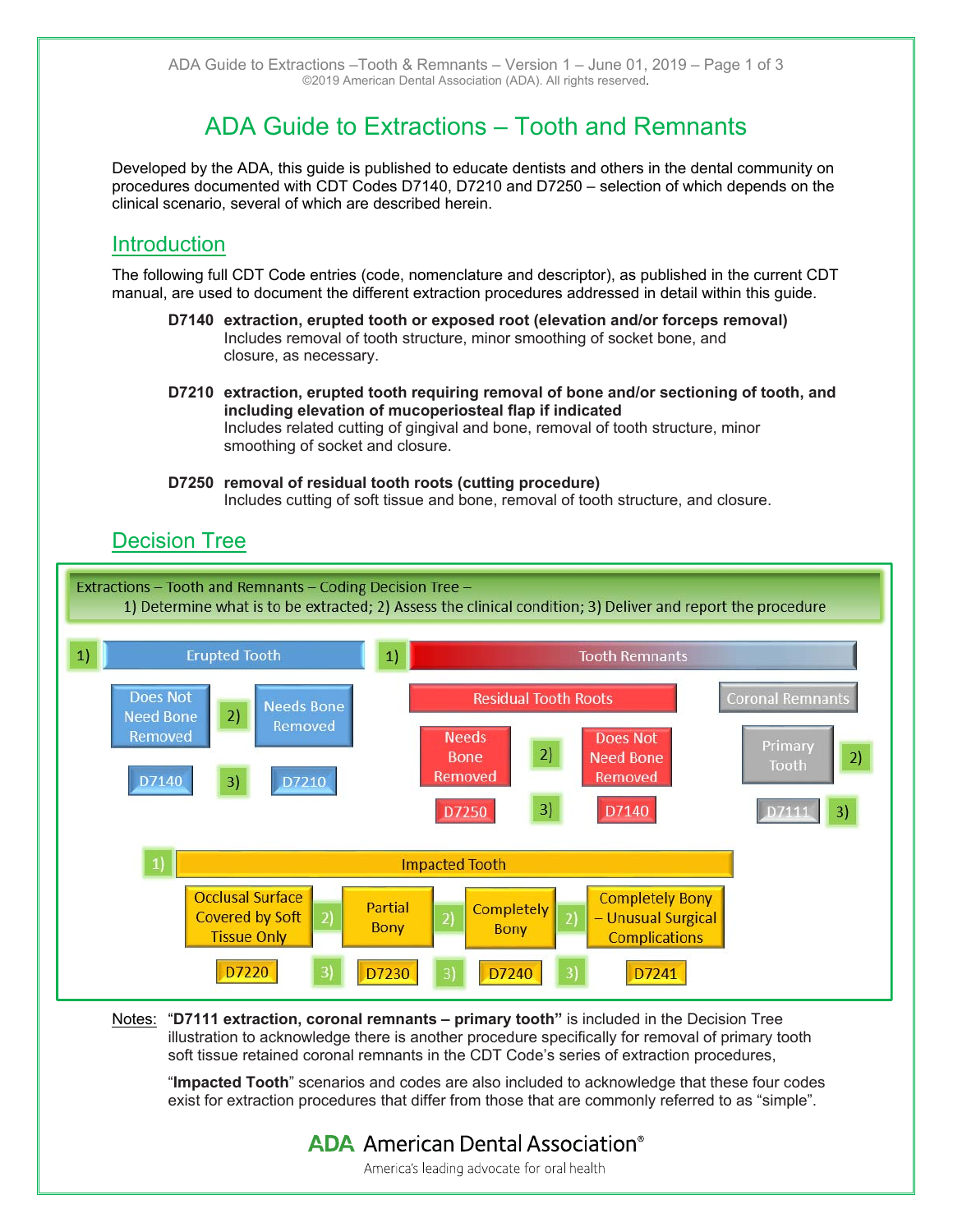### Questions and Answers

1) When extracting an erupted tooth, what procedure is reported when: a) the crown and root are extracted in one piece; or b) during the course of the procedure the crown and root separate and are extracted individually?

There are separate codes for each scenario –

- a) D7140 is reported when a dentist completes the erupted tooth extraction procedure and the crown and root are extracted in one piece.
- b) D7210 is reported when the the crown and root separated during the extraction procedure (for any reason) and and both were removed, with the removal of the root tip requiring bone removal.
- 2) I completed a difficult extraction of an erupted (not impacted) tooth, where the anatomical crown and roots were extracted one after the other, that required more than the usual amount of time. Would it be appropriate to report both the D7140 (extraction of erupted tooth or exposed root) and the D7250 (removal of residual tooth roots) separately?

No, the D7250 procedure is not intended to document a "difficult" extraction. Extraction of all parts of the tooth structure are reported as either the D7140 or the D7210 procedure as noted in Q&A 1.

3) I was not able to complete the extraction of an an erupted tooth as the crown separated from its roots, and my attempts to remove them were unsuccessful. How should I document this incomplete extraction?

There is a no code for an incomplete extraction of an erupted tooth, therefore CDT Code D7999 unspecified oral surgery procedure, by report" would be used to document what was completed. Details of what occurred would be in the report's narrative.

4) When an erupted tooth extraction is incomplete, as described in Q&A 3, what procedure is reported when another dentist is extracting only the residual roots?

D7140 if the separated root is exposed and can be extracted with forceps or elevation. If removal requires cutting soft or bony tissue it is the D7250 procedure.

5) My claim for the D7250 procedure was denied because the residual roots were not "encased" (meaning fully covered) in bone. Is this rationale consistent with this CDT code's nomenclature and descriptor?

No, the rationale is not consistent with the CDT Code entry. Residual roots may be present for a variety of reasons, including carious destruction of the tooth's anatomical crown or as a result of a previous extraction attempt. A fully covered (encased) residual root is a clinical finding.

D7250 is the appropriate code for removal of residual roots requiring bone removal. The claim denial rationale reflects benefit plan limitations and exclusions or other third-party payer claim adjudication criteria.

6) When removing a residual root does not require cutting of soft tissue and bone is D7250 appropriate to report the procedure?

No, as noted in the D7250 nomenclature this is a cutting procedure, which could involve cutting soft tissue and hard tissue (bone). The descriptor's reference to cutting soft tissue and bone is a notation that when such steps in the root removal procedure are necessary they are not reported separately.

If no cutting is involved (i.e., elevator and/or forceps removal) the procedure would be reported with D7140.

> **ADA** American Dental Association<sup>®</sup> America's leading advocate for oral health